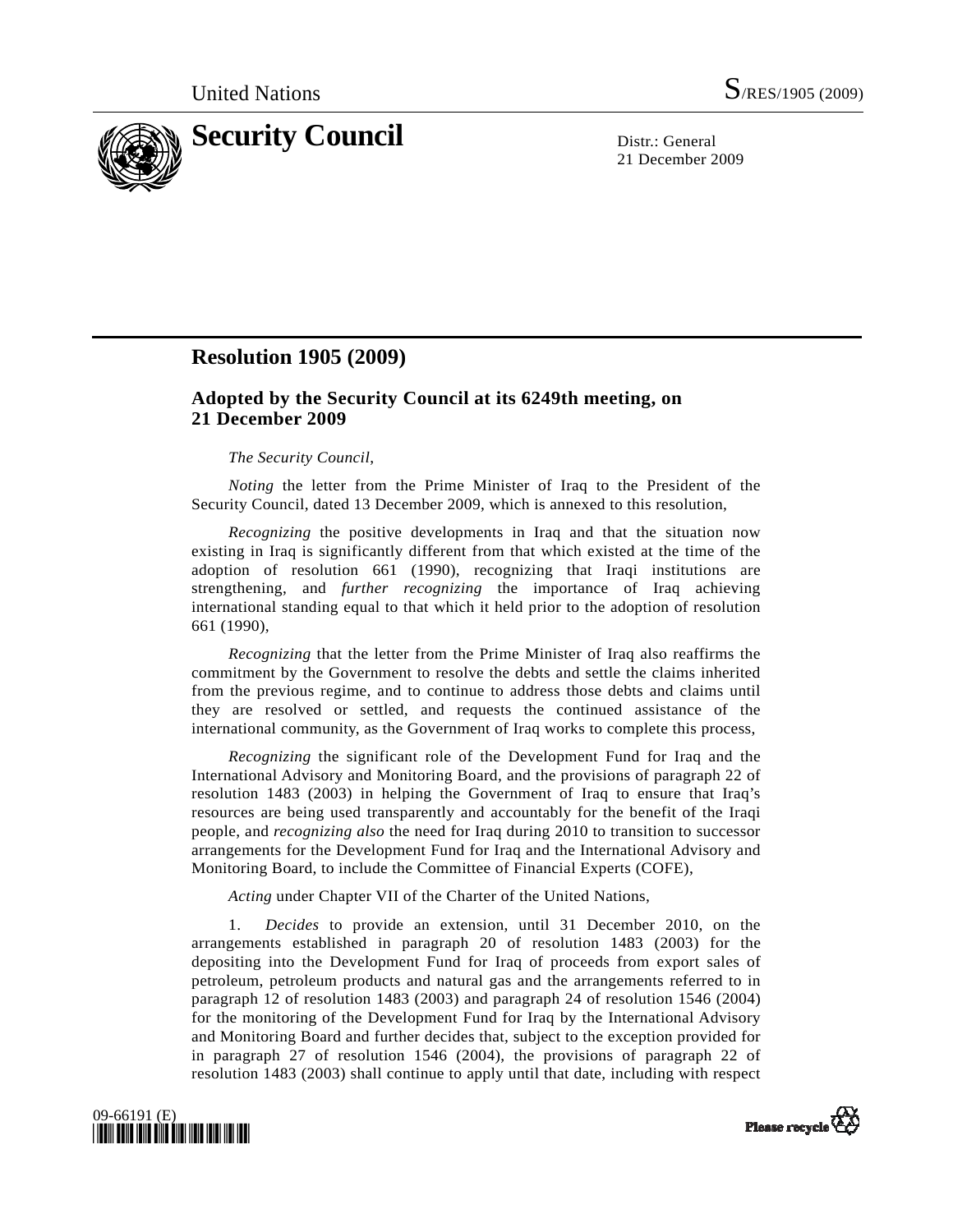to funds and financial assets and economic resources described in paragraph 23 of that resolution;

 2. *Decides further* that the provisions in the above paragraph for the deposit of proceeds into the Development Fund for Iraq and for the role of the International Advisory and Monitoring Board and the provisions of paragraph 22 of resolution 1483 (2003) shall be reviewed at the request of the Government of Iraq or no later than 15 June 2010;

 3. *Requests* the Secretary-General to provide written reports to the Council on a quarterly basis, with the first report no later than 1 April 2010, to include details on progress made in strengthening financial and administrative oversight of the current Development Fund for Iraq, as well as the legal issues and options to be considered to implement successor arrangements and an assessment of the Government of Iraq's progress in preparing for the successor arrangements for the Development Fund;

 4. *Calls upon* the Government of Iraq to put in place the necessary action plan and timeline by 1 April 2010 and to ensure the timely and effective transition to a post-Development Fund mechanism by 31 December 2010, which takes into account IMF Stand-By Arrangement requirements and includes external auditing arrangements and enables Iraq to meet its obligations as established in the provisions of paragraph 21 of resolution 1483 (2003);

 5. *Requests* the Government of Iraq through the head of the Committee of Financial Experts (COFE) to report to the Security Council on a quarterly basis, with the first report no later than 1 April 2010 to provide an action plan and timeline for the transition from the Development Fund and details on the progress made in strengthening financial and administrative oversight of the current Development Fund for Iraq, with subsequent quarterly reports to provide an assessment of progress against the action plan and oversight improvements;

6. *Decides* to remain actively seized of the matter.